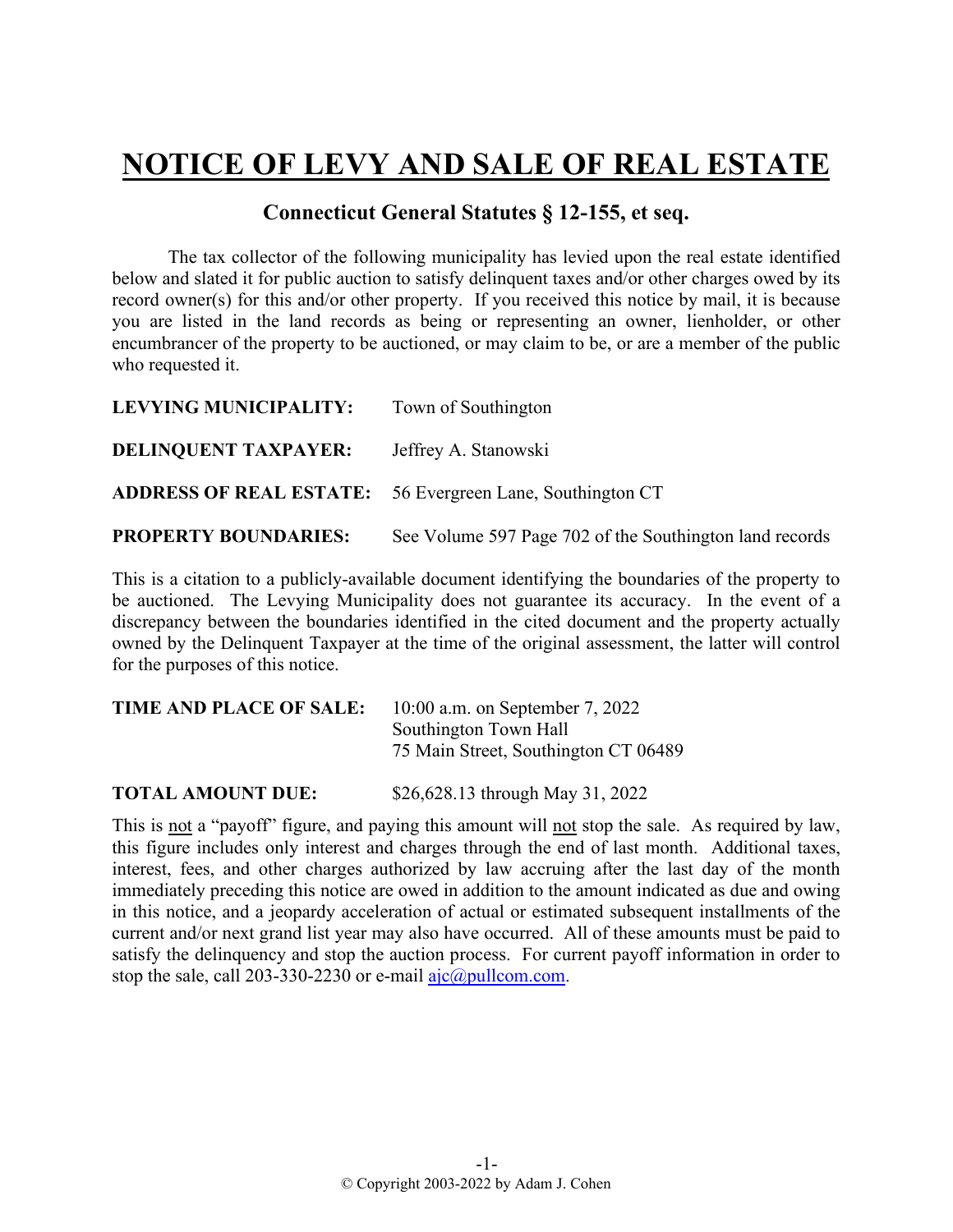**SURVIVING ENCUMBRANCES:** This property will be sold "free and clear" to the winning bidder subject only to: (1) taxes and water/sewer charges laid by the levying municipality which were not yet due and payable at the time of the levy, which is the date accompanying the signature on the first notice of this sale filed in the land records, except as are recovered from the sale; (2) the accrued taxes and water/sewer charges of any other governmental authority against this property; (3) any federal lien recorded until 30 days before the date which is six months after the auction date, except as extinguished pursuant to federal law; (4) easements, covenants and restrictions in favor of other parcels of land predating the time of the levy; (5) solely to the extent any of the delinquencies identified above was assessed on property other than the property to be sold, all encumbrances perfected before this notice was recorded; (6) interests exempt from levy and sale under the Constitution and laws of the United States; (7) the interest of any person or such person's predecessors in title for whom notice of the sale was not sent as required by law, and who had a right to such notice, and who did not in fact know of it within six months thereafter, until expiration of the limitation deadline in C.G.S. § 12-159b; (8) any monetary encumbrance recorded between June 10, 2022 and the date the first notice of this sale was filed in the land records, unless its holder is notified of the tax sale as required by law or in fact knew of it within six months thereafter; (9) any other interest not foreclosed by this tax sale procedure under state law; and (10) the effect of any federal, state, or local law and the restrictions and conditions in the tax sale notices and announced at the auction.

**PERSONS TO WHOM THIS NOTICE IS SENT:** The following persons are, or may claim to be, or may represent, the known holders of choate interests which will be affected by the sale. Absent payment in full before the auction or valid redemption within six months thereafter, the respective titles, mortgages, liens, restraints on alienation, and other encumbrances in this property in favor of all persons with actual or constructive notice thereof shall be extinguished.

| Jeffrey A. Stanowski                         |                                          |
|----------------------------------------------|------------------------------------------|
| 56 Evergreen Lane                            |                                          |
| Southington, CT 06489                        |                                          |
|                                              |                                          |
| American Eagle Financial Credit Union        | The Hospital of Central Connecticut at   |
| 361 Main Street                              | New Britain General and Bradley Memorial |
| East Hartford, CT 06118                      | 100 Grand Street                         |
| formerly American Eagle Federal Credit Union | New Britain, CT 06050                    |
|                                              |                                          |
| Wells Fargo Bank, N.A.                       | Hunt Leibert Jacobson, LLC               |
| 101 N. Phillips Avenue                       | 50 Weston Street                         |
| Sioux Falls, SD 57104                        | Hartford, CT 06120                       |
| notice due to unreleased lis pendens         | notice due to unreleased lis pendens     |